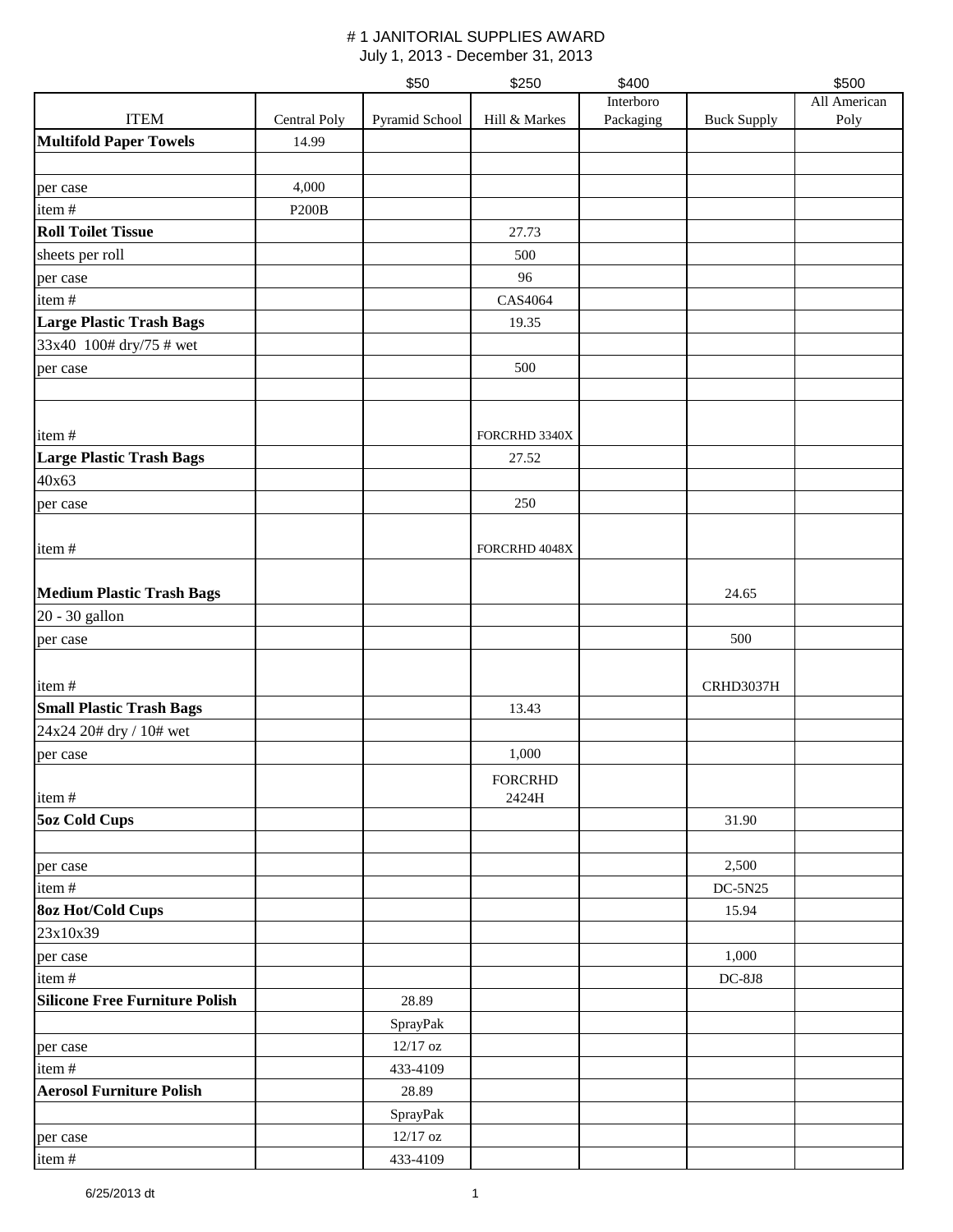|                                                      |              |                |                               | Interboro |                        | All American |
|------------------------------------------------------|--------------|----------------|-------------------------------|-----------|------------------------|--------------|
| <b>ITEM</b>                                          | Central Poly | Pyramid School | Hill & Markes                 | Packaging | <b>Buck Supply</b>     | Poly         |
| Liquid Disinfectant / Cleaner (non-                  |              |                |                               |           |                        |              |
| abrasive) Comet                                      |              |                | 42.41                         |           |                        |              |
|                                                      |              |                | 32 oz                         |           |                        |              |
| per case                                             |              |                | $\,8\,$                       |           |                        |              |
| item#                                                |              |                | <b>PNG 02287</b>              |           |                        |              |
| <b>Roll Paper Towel - White</b>                      |              |                | 17.68                         |           |                        |              |
|                                                      |              |                | 85                            |           |                        |              |
| per case                                             |              |                | $30\,$                        |           |                        |              |
| item#                                                |              |                | CAS4073A1                     |           |                        |              |
| <b>Roll Paper Towel - Brown</b>                      |              |                |                               |           | 18.00                  |              |
|                                                      |              |                |                               |           | 85                     |              |
| per case                                             |              |                |                               |           | $30\,$                 |              |
| item#                                                |              |                |                               |           | 74073                  |              |
| <b>Brawny Paper Towel</b>                            |              |                | 49.60                         |           |                        |              |
|                                                      |              |                | Bounty                        |           |                        |              |
| per case                                             |              |                | $30/48$ sht                   |           |                        |              |
| item#                                                |              |                | PNG 81539                     |           |                        |              |
| <b>Spray Disinfectant</b>                            |              |                | 26.80                         |           |                        |              |
|                                                      |              |                | 19oz Claire                   |           |                        |              |
| per case                                             |              |                | 12                            |           |                        |              |
| item#                                                |              |                | CLRCS238                      |           |                        |              |
| <b>Spray Disinfectant</b>                            |              | 26.89          |                               |           |                        |              |
| SPRAY PAK or equal                                   |              | SprayPak       |                               |           |                        |              |
| per case                                             |              | $12/20$ oz     |                               |           |                        |              |
| item#                                                |              | 433-4104       |                               |           |                        |              |
| <b>Liquid All Purpose Bathroom</b><br><b>Cleaner</b> |              |                | 16.00                         |           |                        |              |
|                                                      |              |                |                               |           |                        |              |
|                                                      |              |                | gal                           |           |                        |              |
| per case<br>item#                                    |              |                | $\overline{4}$<br>SMZF1232004 |           |                        |              |
| <b>Bleach</b>                                        |              |                |                               |           | 9.56                   |              |
|                                                      |              |                |                               |           | Austin                 |              |
| per case                                             |              |                |                               |           | 6 gal                  |              |
| item#                                                |              |                |                               |           | CR-BLEACH-6            |              |
| Oxiclean                                             |              |                |                               |           | 55.55                  |              |
| $25$ lb                                              |              |                |                               |           | $\overline{4}$         |              |
| per case                                             |              |                |                               |           | 7.25#                  |              |
|                                                      |              |                |                               |           |                        |              |
| item#                                                |              |                |                               |           | LG-CDC 57037-<br>51791 |              |
| <b>Plunger</b>                                       |              |                |                               |           | 2.95                   |              |
|                                                      |              |                |                               |           |                        |              |
| per case                                             |              |                |                               |           | $\mathbf{1}$           |              |
| item#                                                |              |                |                               |           | LG-UNS59201            |              |
| <b>Toilet Brush w/Holder</b>                         |              | 2.59           |                               |           |                        |              |
|                                                      |              | ea             |                               |           |                        |              |
| per case                                             |              | $12$ /cs       |                               |           |                        |              |
| item#                                                |              | J506000        |                               |           |                        |              |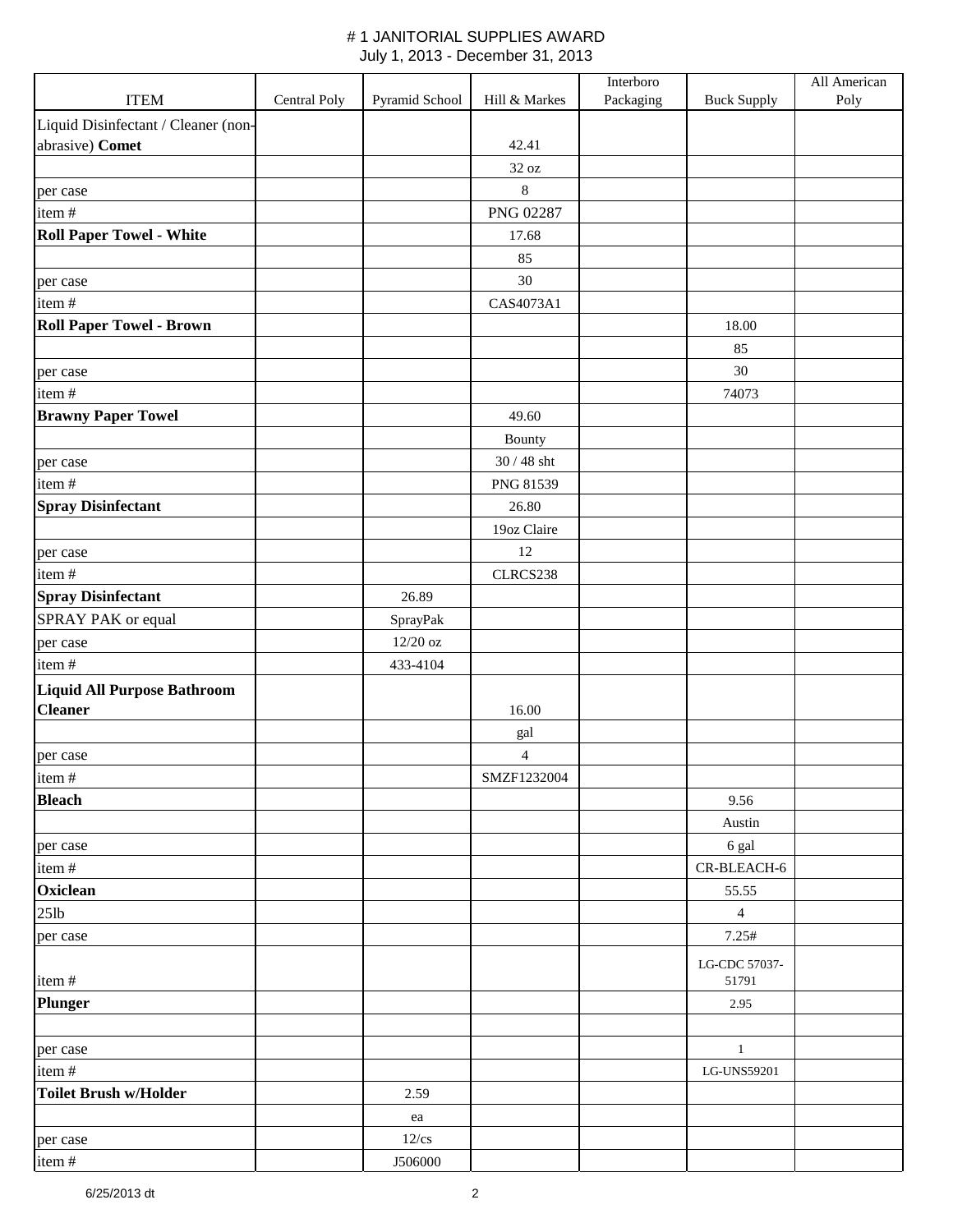|                                 |              |                |                             | Interboro |                    | All American |
|---------------------------------|--------------|----------------|-----------------------------|-----------|--------------------|--------------|
| <b>ITEM</b>                     | Central Poly | Pyramid School | Hill & Markes               | Packaging | <b>Buck Supply</b> | Poly         |
| <b>Brooms</b>                   |              | 3.83           |                             |           |                    |              |
|                                 |              | ea             |                             |           |                    |              |
| per case                        |              | 6/cs           |                             |           |                    |              |
| item#                           |              | <b>C0303NB</b> |                             |           |                    |              |
| <b>Liquid Bowl Cleaner</b>      |              |                | 16.37                       |           |                    |              |
|                                 |              |                | 32oz                        |           |                    |              |
| per case                        |              |                | 12                          |           |                    |              |
| item#                           |              |                | SMZF1175012                 |           |                    |              |
| <b>Air Deodorizer</b>           |              |                | 19.75                       |           |                    |              |
|                                 |              |                | qt                          |           |                    |              |
| per case                        |              |                | 12                          |           |                    |              |
| item#                           |              |                | SMZL2107012                 |           |                    |              |
| <b>8oz Mop Head</b>             |              |                |                             |           |                    |              |
|                                 |              |                |                             |           |                    |              |
| per case                        |              |                |                             |           |                    |              |
| item#                           |              |                |                             |           |                    |              |
| 16oz Mop Head                   |              |                |                             |           | 25.67              |              |
|                                 |              |                |                             |           |                    |              |
|                                 |              |                |                             |           | 12                 |              |
| per case                        |              |                |                             |           |                    |              |
| item#                           |              |                |                             |           | GS-AWM7516         |              |
| 20oz Mop Head                   |              |                |                             |           | 31.04              |              |
|                                 |              |                |                             |           |                    |              |
| per case                        |              |                |                             |           | 12                 |              |
| item#                           |              |                |                             |           | GS-AWM7520         |              |
| Murphy's Oil                    |              |                |                             |           | 45.88              |              |
|                                 |              |                |                             |           | gal                |              |
| per case                        |              |                |                             |           | $\overline{4}$     |              |
| item#                           |              |                |                             |           | LG-MUR01103        |              |
| <b>Bully</b> creme cleanser -qt |              |                | 19.45                       |           |                    |              |
|                                 |              |                | $\bf qt$                    |           |                    |              |
| per case                        |              |                | 12                          |           |                    |              |
| item#                           |              |                | SMZG1325012                 |           |                    |              |
| <b>Digest</b>                   |              |                | 26.83                       |           |                    |              |
|                                 |              |                | $\ensuremath{\mathrm{gal}}$ |           |                    |              |
| per case                        |              |                | $\overline{4}$              |           |                    |              |
| item#                           |              |                | SMZD0860004                 |           |                    |              |
| Ammonia                         |              |                |                             |           | 10.80              |              |
|                                 |              |                |                             |           |                    |              |
| per case                        |              |                |                             |           | $\overline{4}$     |              |
| item#                           |              |                |                             |           | CR-AMMONIA-6       |              |
| <b>Powder Cleaner</b>           |              |                |                             |           | 30.25              |              |
|                                 |              |                |                             |           | 21oz Comet         |              |
| per case                        |              |                |                             |           | 24                 |              |
| item#                           |              |                |                             |           | LG-PGC-32987       |              |
| <b>32oz Spray Bottles</b>       |              |                |                             |           | .37                |              |
|                                 |              |                |                             |           |                    |              |
| per case                        |              |                |                             |           |                    |              |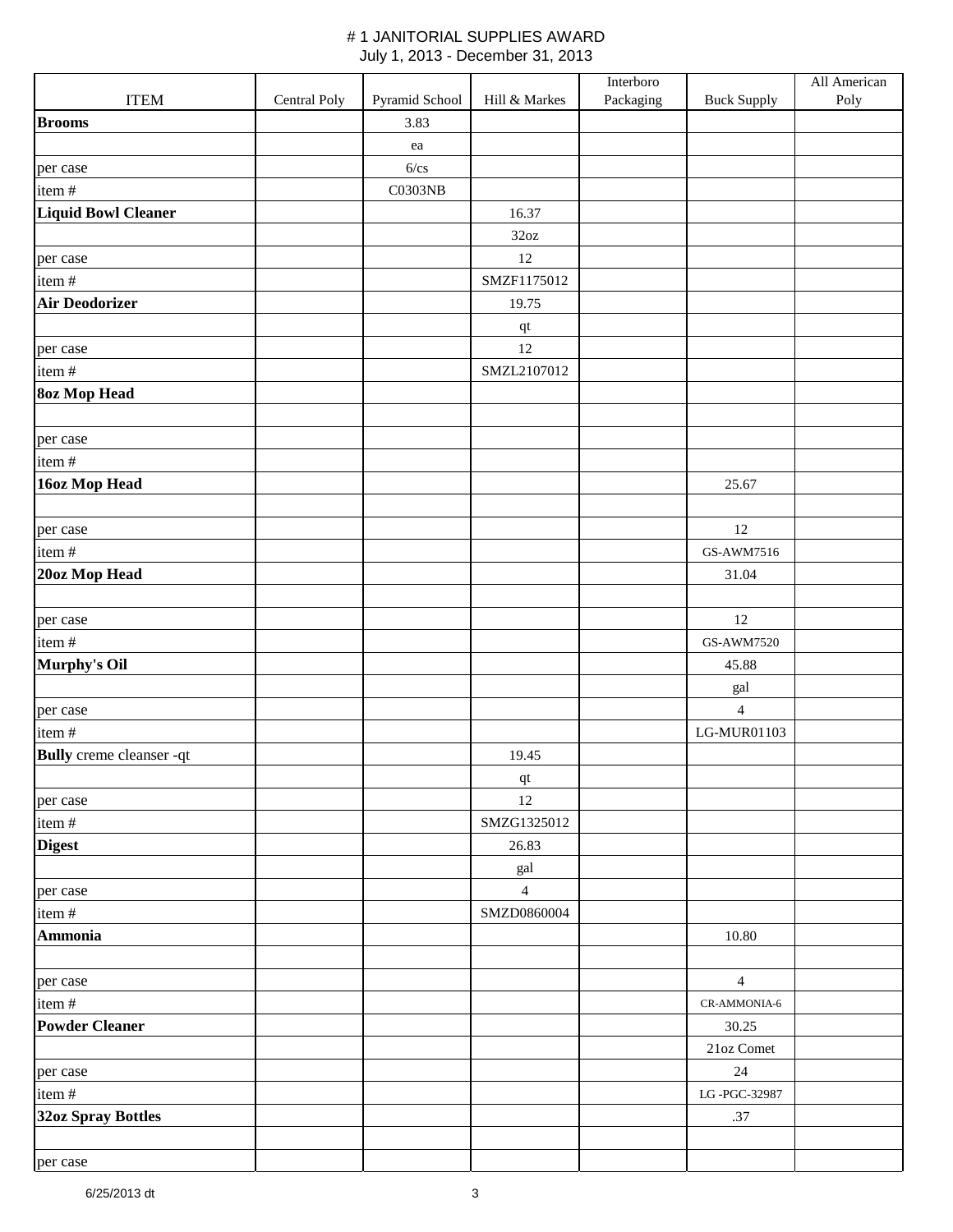|                                  |              |                |                        | Interboro |                       | All American |
|----------------------------------|--------------|----------------|------------------------|-----------|-----------------------|--------------|
| <b>ITEM</b>                      | Central Poly | Pyramid School | Hill & Markes          | Packaging | <b>Buck Supply</b>    | Poly         |
| item#                            |              |                |                        |           | BSD-32OZSPRAY         |              |
| <b>Trigger Sprayers</b>          |              |                |                        |           | .35                   |              |
|                                  |              |                |                        |           |                       |              |
| per case                         |              |                |                        |           |                       |              |
| item#                            |              |                |                        |           | LG-UNS59109           |              |
| <b>Oil Based Stainless Steel</b> |              |                |                        |           |                       |              |
| <b>Cleaner</b>                   |              |                | 23.40                  |           |                       |              |
|                                  |              |                | $18\,\mathrm{oz}$      |           |                       |              |
| per case                         |              |                | 12                     |           |                       |              |
| item#                            |              |                | CLRCS234               |           |                       |              |
| <b>Stainless Steel Cleaner</b>   |              |                | 23.40                  |           |                       |              |
|                                  |              |                | $18\,\mathrm{oz}$      |           |                       |              |
| per case                         |              |                | $12\,$                 |           |                       |              |
| item#                            |              |                | CLRCS234               |           |                       |              |
| <b>Mop Handles</b>               |              | 6.98           |                        |           |                       |              |
|                                  |              | ea             |                        |           |                       |              |
| per case                         |              | $12$ /cs       |                        |           |                       |              |
| item#                            |              | 01205NB        |                        |           |                       |              |
| <b>Floor Wax</b>                 |              |                | 45.00                  |           |                       |              |
|                                  |              |                | 2-3 weeks              |           |                       |              |
| per case                         |              |                | 5 gal                  |           |                       |              |
| item#                            |              |                | SMZCS0740005           |           |                       |              |
| <b>Floor Stripper</b>            |              |                | 31.25                  |           |                       |              |
|                                  |              |                | 2-3 weeks              |           |                       |              |
| per case                         |              |                | 5 gal                  |           |                       |              |
| item#                            |              |                | SMZR3025005            |           |                       |              |
| <b>Floor Finish</b>              |              |                | 45.00                  |           |                       |              |
|                                  |              |                | 2-3 weeks              |           |                       |              |
| per case                         |              |                | $5\ \mathrm{gal}$      |           |                       |              |
| item#                            |              |                | SMZCS0740005           |           |                       |              |
| <b>Laundry Detergent</b>         |              |                |                        |           | 21.07                 |              |
|                                  |              |                |                        |           |                       |              |
| per case                         |              |                |                        |           | 50#                   |              |
|                                  |              |                |                        |           | $\operatorname{HMW-}$ |              |
| item#                            |              |                |                        |           | SMZC05970             |              |
| <b>Dish Detergent</b>            |              |                | 18.66                  |           |                       |              |
|                                  |              |                | gal                    |           |                       |              |
| per case                         |              |                | $\overline{4}$         |           |                       |              |
| item#                            |              |                | SMZP2705004            |           |                       |              |
| <b>Cleaner / Degreaser</b>       |              |                | 15.00                  |           |                       |              |
| Simonize AP7                     |              |                | gal                    |           |                       |              |
| per case                         |              |                | $\overline{4}$         |           |                       |              |
|                                  |              |                |                        |           |                       |              |
| item#                            |              |                | SMZP2666004            |           |                       |              |
| <b>Cleaner / Degreaser</b>       |              |                | 20.00                  |           |                       |              |
| Simonize Strike Force            |              |                | $\mathbf{q}\mathbf{t}$ |           |                       |              |
| per case                         |              |                | $12\,$                 |           |                       |              |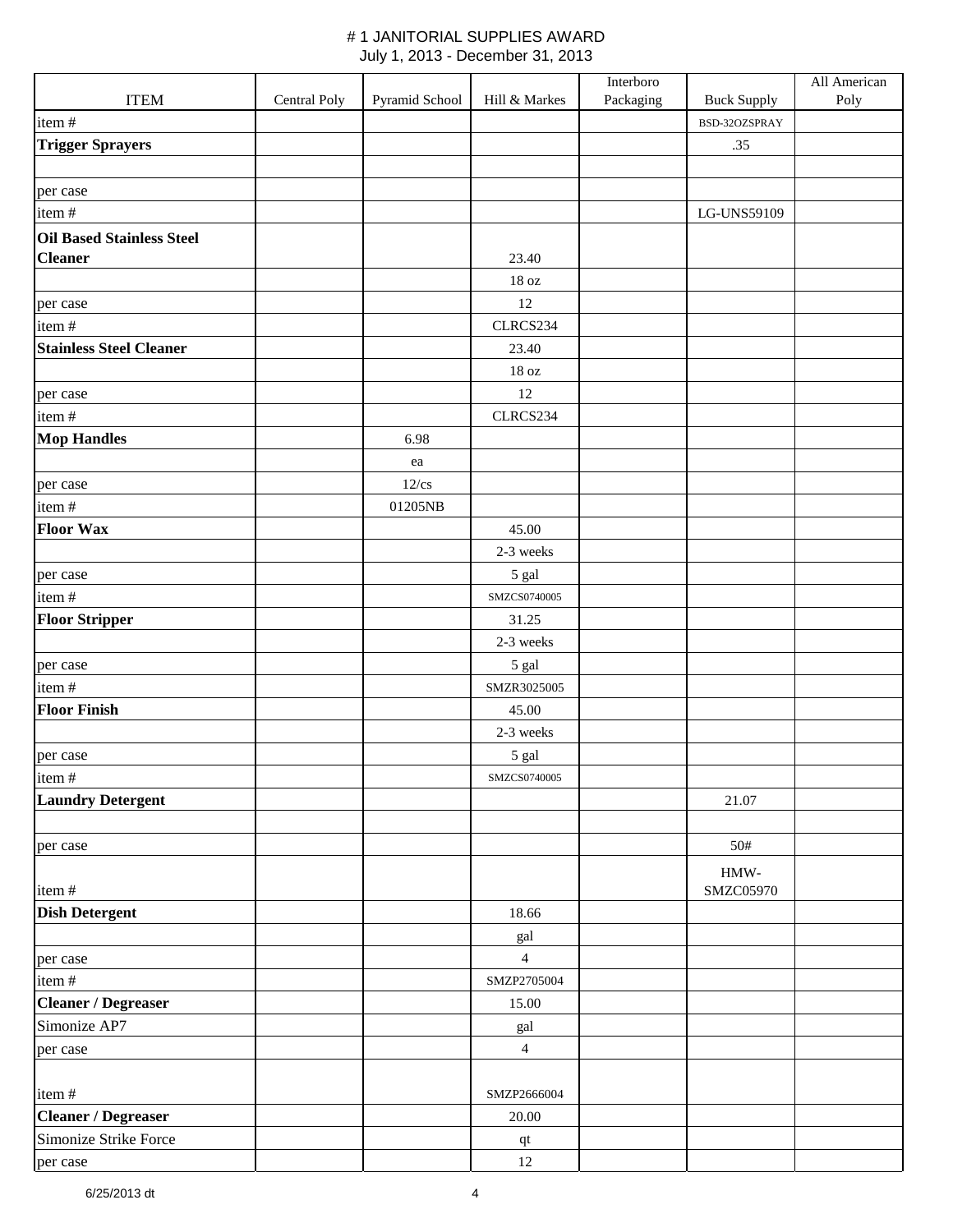|                                                  |              |                |                | Interboro |                    | All American |
|--------------------------------------------------|--------------|----------------|----------------|-----------|--------------------|--------------|
| <b>ITEM</b>                                      | Central Poly | Pyramid School | Hill & Markes  | Packaging | <b>Buck Supply</b> | Poly         |
| item#                                            |              |                | SMZC0595012    |           |                    |              |
| <b>GOJO Liquid Hand Soap</b>                     |              |                |                |           | 42.20              |              |
| 2L-2217                                          |              |                |                |           | 21                 |              |
| per case                                         |              |                |                |           | $\overline{4}$     |              |
| item#                                            |              |                |                |           | LG-GOJ2217         |              |
| <b>Liquid Hand Soap</b>                          |              |                | 18.50          |           |                    |              |
|                                                  |              |                | gal            |           |                    |              |
| per case                                         |              |                | $\overline{4}$ |           |                    |              |
| item#                                            |              |                | SMZCS025004    |           |                    |              |
| <b>Hand Sanitizers</b>                           |              |                |                |           | 44.80              |              |
| Purell 9656/9657                                 |              |                |                |           |                    |              |
| per case                                         |              |                |                |           | $\sqrt{6}$         |              |
| item#                                            |              |                |                |           | LG-GOJ9656-06      |              |
| <b>Hand Sanitizers Foam</b>                      |              |                | NO AWARD       |           |                    |              |
| 5392                                             |              |                |                |           |                    |              |
| per case                                         |              |                |                |           |                    |              |
| item#                                            |              |                |                |           |                    |              |
| <b>Single Use Laundry Det</b>                    |              |                |                |           | 30.21              |              |
|                                                  |              |                |                |           | $2\ \text{oz}$     |              |
| per case                                         |              |                |                |           | 100                |              |
| item#                                            |              |                |                |           | LG-VEN2979267      |              |
| <b>Prolux Vacuum Bags</b>                        |              |                |                |           |                    |              |
|                                                  |              |                |                |           |                    |              |
| <b>Mighty Mite Type MM Vacuum</b><br><b>Bags</b> |              |                |                |           |                    |              |
| per case                                         |              |                |                |           |                    |              |
| item#                                            |              |                |                |           |                    |              |
| Sanitaire Vacuum Bags - UP 1 -<br>9100, C4900    |              |                |                |           |                    |              |
| per case                                         |              |                |                |           |                    |              |
| item#                                            |              |                |                |           |                    |              |
| <b>Sanitaire Vacuum Bags - SD -</b><br>P1/6600   |              |                |                |           |                    |              |
| Vacuum Cleaner Scent Tabs -<br>Style 515         |              |                |                |           |                    |              |
| <b>Ecolab TriStar Flexylight</b>                 |              |                | 117.34         |           |                    |              |
| #16326                                           |              |                |                |           |                    |              |
| per case                                         |              |                | 5 gal          |           |                    |              |
| item#                                            |              |                | ECO16326       |           |                    |              |
| <b>Ecolab Neutral Floor Cleaner</b>              |              |                | 45.43          |           |                    |              |
| #21013                                           |              |                | 2 liter        |           |                    |              |
|                                                  |              |                | $\overline{2}$ |           |                    |              |
| per case                                         |              |                |                |           |                    |              |
| item#                                            |              |                | ECO21013       |           |                    |              |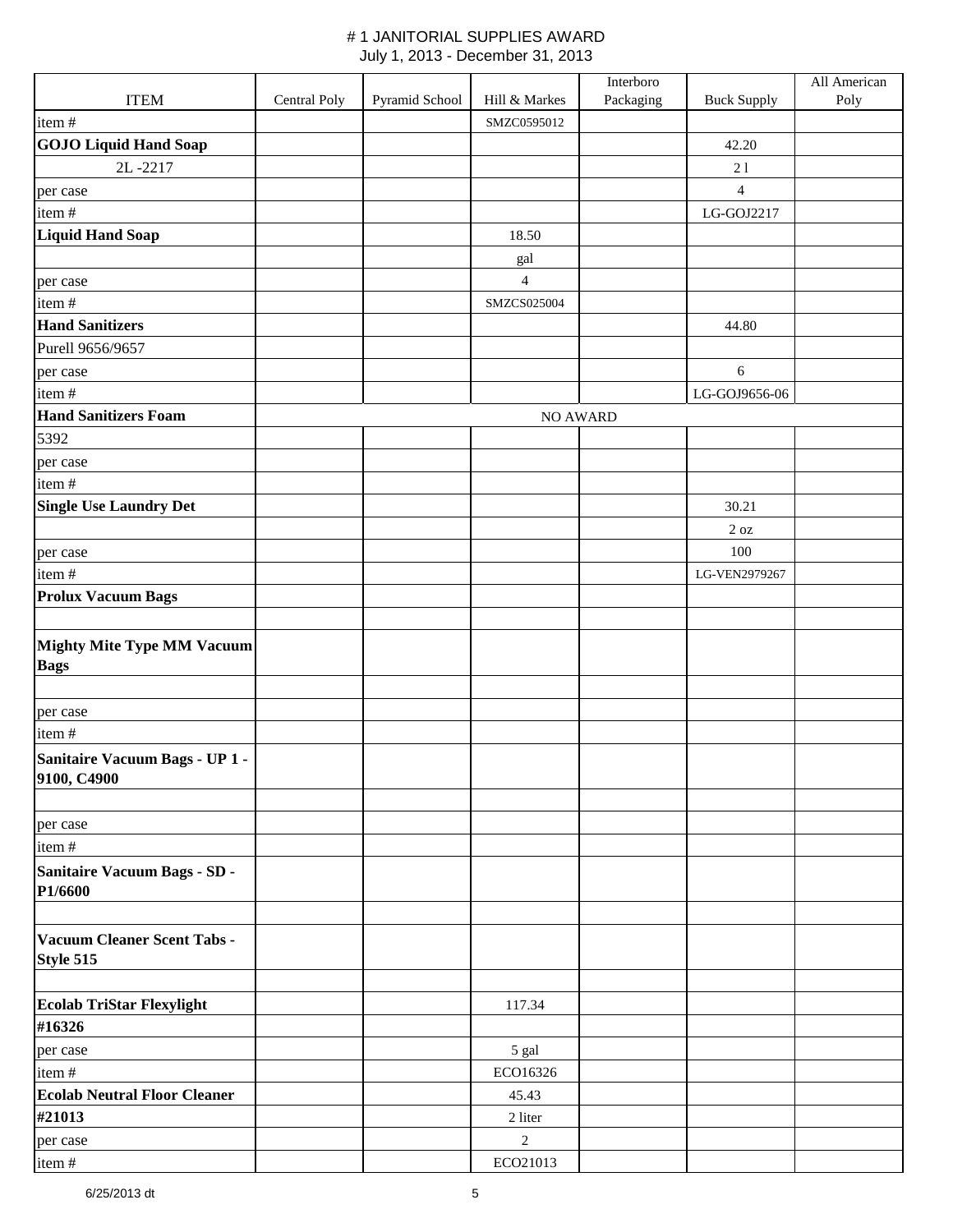|                                          |              |                |                             | Interboro |                    | All American |
|------------------------------------------|--------------|----------------|-----------------------------|-----------|--------------------|--------------|
| <b>ITEM</b>                              | Central Poly | Pyramid School | Hill & Markes               | Packaging | <b>Buck Supply</b> | Poly         |
| <b>Ecolab Heavy Duty Bathroom</b>        |              |                |                             |           |                    |              |
| <b>Cleaner Disinfectant</b>              |              |                | 68.65                       |           |                    |              |
| #10158                                   |              |                | 2 liter                     |           |                    |              |
| per case                                 |              |                | $\overline{c}$              |           |                    |              |
| item#                                    |              |                | ECO10158                    |           |                    |              |
| <b>Ecolab Orange Force</b>               |              |                | 47.19                       |           |                    |              |
| #21038                                   |              |                | 2 liter                     |           |                    |              |
| per case                                 |              |                | $\overline{c}$              |           |                    |              |
| item#                                    |              |                | ECO21038                    |           |                    |              |
| <b>Ecolab Revitalize Perfusion</b>       |              |                |                             |           |                    |              |
| <b>Carpet Cleaner</b>                    |              |                | 77.72                       |           |                    |              |
| #10379                                   |              |                |                             |           |                    |              |
| per case                                 |              |                | 10#                         |           |                    |              |
| item#                                    |              |                | ECO10379                    |           |                    |              |
| <b>Ecolab Revitalize Encapsulation</b>   |              |                | 77.05                       |           |                    |              |
| <b>Carpet Cleaner</b><br>#61495099       |              |                |                             |           |                    |              |
|                                          |              |                | $\ensuremath{\mathrm{gal}}$ |           |                    |              |
| per case                                 |              |                | $\overline{4}$              |           |                    |              |
| item#                                    |              |                | ECO61495099<br>161.16       |           |                    |              |
| <b>Ecolab Solid Surge Plus</b><br>#17905 |              |                | 9#                          |           |                    |              |
|                                          |              |                |                             |           |                    |              |
| per case<br>item#                        |              |                | $\overline{4}$<br>ECO17905  |           |                    |              |
| <b>Ecolab All Purpose Cleaner</b>        |              |                | 117.83                      |           |                    |              |
| #14205                                   |              |                | 2 liter                     |           |                    |              |
| per case                                 |              |                | $\overline{2}$              |           |                    |              |
| item#                                    |              |                | ECO14205                    |           |                    |              |
| <b>Ecolab Solid Navisoft</b>             |              |                | 99.84                       |           |                    |              |
| #16001                                   |              |                | 6#                          |           |                    |              |
| per case                                 |              |                | $\overline{c}$              |           |                    |              |
| item#                                    |              |                | ECO16001                    |           |                    |              |
| <b>Ecolab Stain Away</b>                 |              |                | 44.21                       |           |                    |              |
| #13649                                   |              |                | $4\#$                       |           |                    |              |
| per case                                 |              |                | $\overline{c}$              |           |                    |              |
| item#                                    |              |                | ECO13649                    |           |                    |              |
| <b>Disposable Multipurpose Rags</b>      |              |                | 26.65                       |           |                    |              |
|                                          |              |                |                             |           |                    |              |
| per case                                 |              |                | $800{\rm /bx}$              |           |                    |              |
| item#                                    |              |                | KIM05800                    |           |                    |              |
| <b>Glass Cleaner</b>                     |              |                | 16.47                       |           |                    |              |
|                                          |              |                | qt                          |           |                    |              |
| per case                                 |              |                | 12                          |           |                    |              |
| item#                                    |              |                | SMZ08012                    |           |                    |              |
| <b>Antibacterial Foam Soap</b>           |              |                |                             |           |                    |              |
| w/Dispenser                              |              |                | 40.62                       |           |                    |              |
| GOJ-5150-06 Buck (dispenser)             |              |                | 1250ml                      |           |                    |              |
| per case                                 |              |                | $\mathfrak{Z}$              |           |                    |              |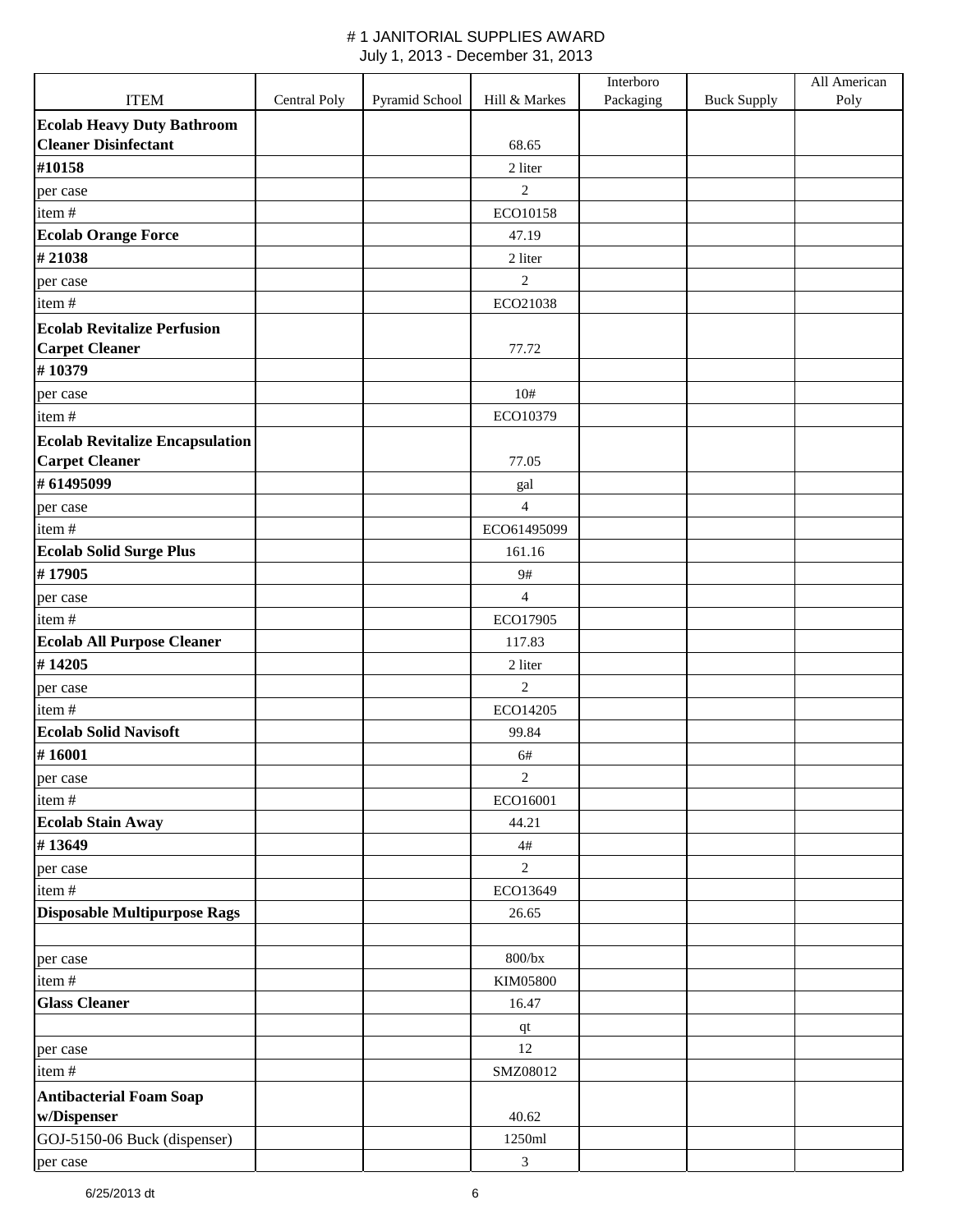|                                                                       |              |                |                | Interboro |                    | All American |
|-----------------------------------------------------------------------|--------------|----------------|----------------|-----------|--------------------|--------------|
| <b>ITEM</b>                                                           | Central Poly | Pyramid School | Hill & Markes  | Packaging | <b>Buck Supply</b> | Poly         |
| item#                                                                 |              |                | GJE5162EXL     |           |                    |              |
| <b>MPC Flashback SB Spray Buff</b>                                    |              |                |                |           |                    |              |
| or Equal                                                              |              |                |                |           | 36.60              |              |
|                                                                       |              |                |                |           | gal                |              |
| per case                                                              |              |                |                |           | $\overline{4}$     |              |
| item#                                                                 |              |                |                |           | MP-FLS-4           |              |
| <b>MPC All-Surf All Purpose</b>                                       |              |                |                |           |                    |              |
| Cleaner or Equal                                                      |              |                | 17.00          |           |                    |              |
|                                                                       |              |                | gal            |           |                    |              |
| per case                                                              |              |                | $\overline{4}$ |           |                    |              |
| item#                                                                 |              |                | SMZP2666004    |           |                    |              |
| <b>Simonize Freedom Bowl Cleaner</b>                                  |              |                |                |           |                    |              |
| - 4 gal or equal                                                      |              |                | 16.60          |           |                    |              |
|                                                                       |              |                | gal            |           |                    |              |
| per case                                                              |              |                | $\overline{4}$ |           |                    |              |
| item#                                                                 |              |                | SMZP1232004    |           |                    |              |
| Magic Erasers (Mr. Clean) or                                          |              |                |                |           |                    |              |
| equal                                                                 |              |                |                |           | 21.77              |              |
|                                                                       |              |                |                |           |                    |              |
| per case                                                              |              |                |                |           | $6/4$ /cs          |              |
| item#                                                                 |              |                |                |           | LG-PGC82027        |              |
| Orange Glo or equal                                                   |              |                |                |           |                    |              |
|                                                                       |              |                |                |           |                    |              |
| <b>Enmotion Towels</b>                                                |              |                |                |           | 42.89              |              |
| <b>Brown</b>                                                          |              |                |                |           |                    |              |
| per case                                                              |              |                |                |           | 6                  |              |
| item#                                                                 |              |                |                |           | GP-89480           |              |
| <b>Revitalize Carp Cleaner</b>                                        |              |                | 38.46          |           |                    |              |
| 61495077                                                              |              |                | 2 liter        |           |                    |              |
| per case                                                              |              |                | $\overline{2}$ |           |                    |              |
| item#                                                                 |              |                | ECO61495077    |           |                    |              |
| Oasis 63 - disinfectant                                               |              |                | 49.40          |           |                    |              |
| #ECO14206                                                             |              |                | 2 liter        |           |                    |              |
| per case                                                              |              |                | $\overline{2}$ |           |                    |              |
| item#                                                                 |              |                | ECO14206       |           |                    |              |
| Oasis 41 - glass cleaner                                              |              |                | 45.48          |           |                    |              |
| #ECO24156                                                             |              |                | 2 liter        |           |                    |              |
| per case                                                              |              |                | $\overline{2}$ |           |                    |              |
| item#                                                                 |              |                | ECO24156       |           |                    |              |
| Oasis Pro 16                                                          |              |                | 47.19          |           |                    |              |
| #ECO21038                                                             |              |                | 2 liter        |           |                    |              |
| per case                                                              |              |                | $\overline{2}$ |           |                    |              |
| item#                                                                 |              |                | ECO21038       |           |                    |              |
| <b>MINIMUM ORDER</b><br>$\overline{TO}$<br><b>AVOID SHIPPING FEES</b> |              | \$50           | \$250          | \$300     |                    | \$500        |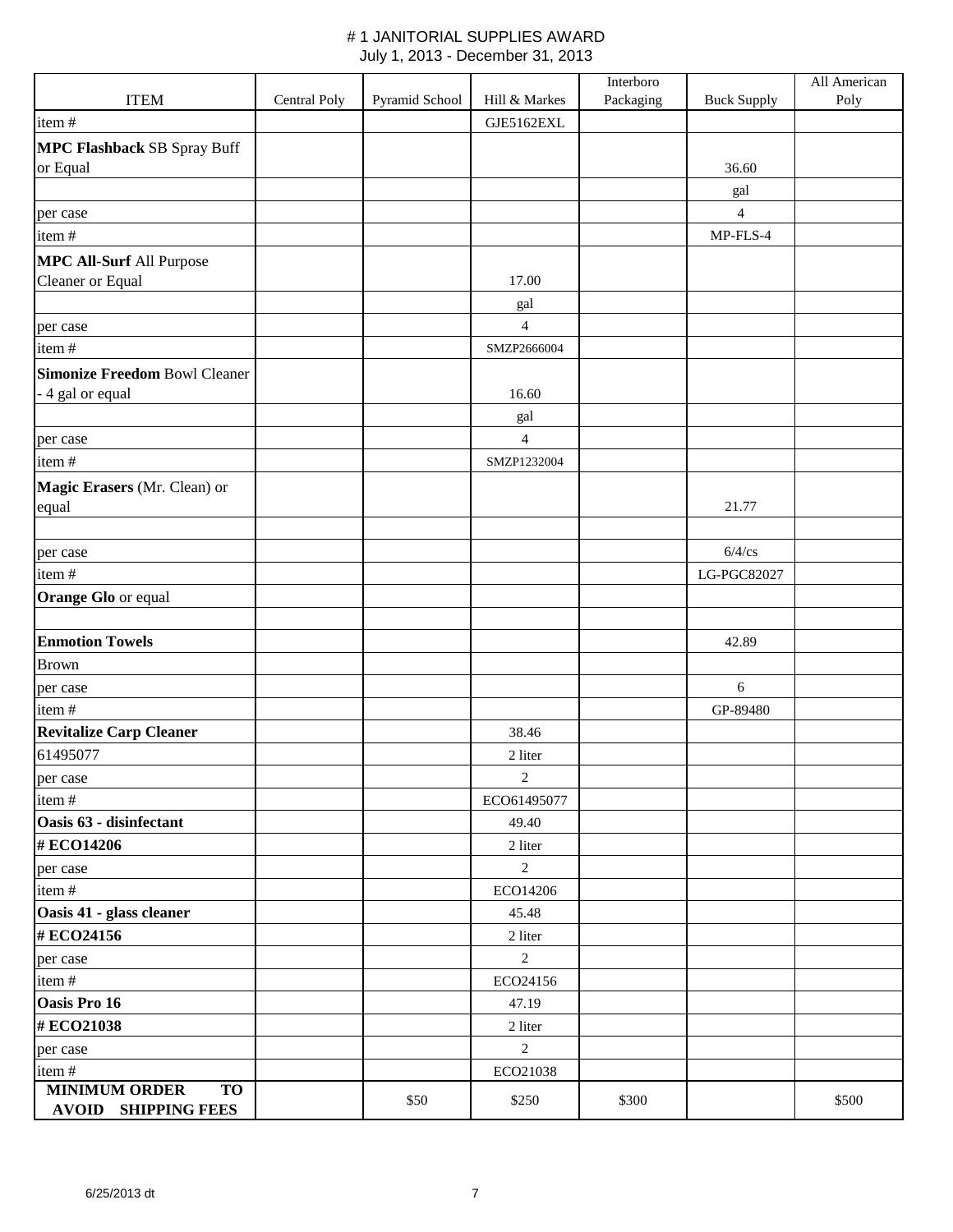|                        |              | \$400        |              | \$50           |                    | \$250 or \$25 sm<br>order chg |
|------------------------|--------------|--------------|--------------|----------------|--------------------|-------------------------------|
|                        |              |              |              |                |                    |                               |
|                        |              |              |              | Pyramid School |                    |                               |
| <b>ITEM</b>            | <b>NYSID</b> | Interboro    | Central Poly | Products       | <b>Buck Supply</b> | Hill & Markes                 |
| <b>Aluminum Foil</b>   |              |              |              |                | 14.56              |                               |
|                        |              |              |              |                |                    |                               |
| per case               |              |              |              |                |                    |                               |
| item#                  |              |              |              |                | AC-AF185S          |                               |
| <b>Apron Plastic</b>   |              |              |              |                | 32.89              |                               |
|                        |              |              |              |                |                    |                               |
| per case               |              |              |              |                | 10/100             |                               |
| item#                  |              |              |              |                | SA-DAP1.25         |                               |
| Bags: 10# Elephant     |              |              |              |                | 15.81              |                               |
|                        |              |              |              |                |                    |                               |
| per case               |              |              |              |                | 500                |                               |
| item#                  |              |              |              |                | BSD-10LB HUS       |                               |
| Bags: 10# Brown        |              |              |              |                | 10.54              |                               |
|                        |              |              |              |                |                    |                               |
| per case               |              |              |              |                | 500                |                               |
| item#                  |              |              |              |                | BSD-10LB-REG       |                               |
| Bags: 6# White - waxed |              |              |              |                | 44.15              |                               |
|                        |              |              |              |                | 1,000              |                               |
| per case<br>item#      |              |              |              |                | BP-10907625        |                               |
| Bags: 6# White         |              |              |              |                | 11.10              |                               |
|                        |              |              |              |                |                    |                               |
| per case               |              |              |              |                | 500                |                               |
| item#                  |              |              |              |                | BSD-6LB-WHITE      |                               |
| Bags: 6# Brown         |              |              |              |                | 8.26               |                               |
|                        |              |              |              |                |                    |                               |
| per case               |              |              |              |                | 500                |                               |
| item#                  |              |              |              |                | BSD-6LB-REG        |                               |
| <b>Garbage Bags:</b>   |              |              |              |                |                    | 19.35                         |
| 23x10x39               |              |              |              |                |                    |                               |
| per case               |              |              |              |                |                    | 500                           |
|                        |              |              |              |                |                    | <b>FORCRHD</b>                |
| item#                  |              |              |              |                |                    | 3340X                         |
| <b>Poly Bags</b>       |              | 11.84        | 13.20        |                |                    |                               |
| 6x3x15                 |              |              |              |                |                    |                               |
| per case               |              | 1,000        | 1,000        |                |                    |                               |
| item#                  |              | INT-6315-Hvy | CP6315       |                |                    |                               |
| <b>Poly Bags</b>       |              | 82.72        | 11.40        |                |                    |                               |
| 10x18x24               |              |              |              |                |                    |                               |
| per case               |              | 2,000        | 250          |                |                    |                               |
|                        |              | INT-10824-   |              |                |                    |                               |
| item#                  |              | Heavy        | CP101824     |                |                    |                               |
| Sandwich Bags: #130    |              |              |              |                |                    |                               |
| wax                    |              |              |              |                |                    | 69.40                         |
|                        |              |              |              |                |                    |                               |
| per case               |              |              |              |                |                    | 6/1,000                       |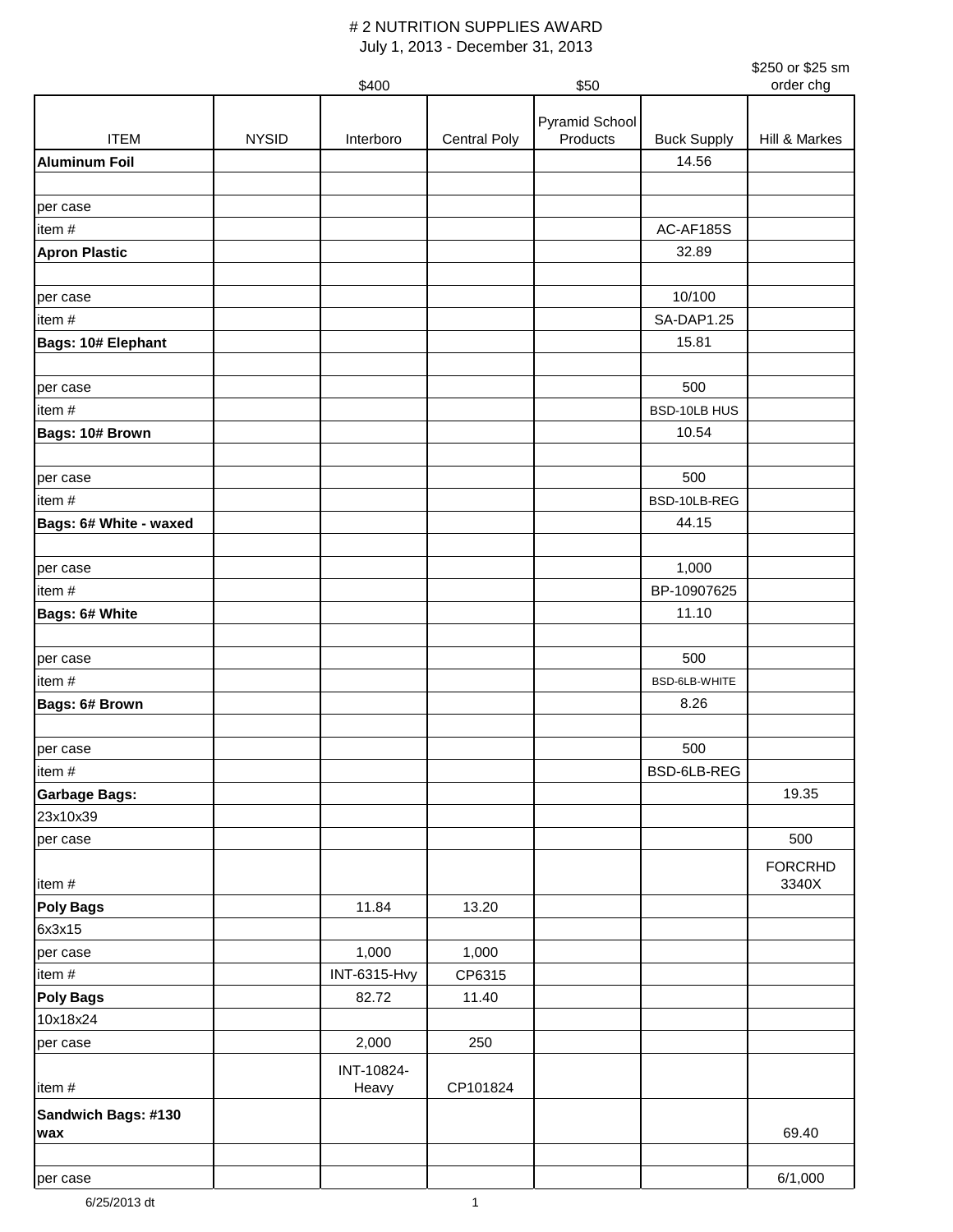|                               |              |           |                     |                       |                    | \$250 or \$25 sm |
|-------------------------------|--------------|-----------|---------------------|-----------------------|--------------------|------------------|
|                               |              | \$400     |                     | \$50                  |                    | order chg        |
|                               |              |           |                     | <b>Pyramid School</b> |                    |                  |
| <b>ITEM</b>                   | <b>NYSID</b> | Interboro | <b>Central Poly</b> | Products              | <b>Buck Supply</b> | Hill & Markes    |
| item#                         |              |           |                     |                       |                    | PPC300404        |
| <b>Sandwich Bags: plastic</b> |              |           |                     |                       |                    | 14.30            |
|                               |              |           |                     |                       |                    |                  |
| per case                      |              |           |                     |                       |                    | 3/2M             |
| item #                        |              |           |                     |                       |                    | <b>ISL2001</b>   |
| <b>Banquet Paper</b>          |              |           |                     |                       | 9.95               |                  |
|                               |              |           |                     |                       |                    |                  |
| per case                      |              |           |                     |                       | 40/x300            |                  |
| item#                         |              |           |                     |                       | <b>BWK40300P</b>   |                  |
| 5 oz Bowls                    |              |           |                     |                       | 13.79              |                  |
|                               |              |           |                     |                       |                    |                  |
| per case                      |              |           |                     |                       | 1,000              |                  |
| item#                         |              |           |                     |                       | DC-5BWWC           |                  |
| 12 oz Bowls                   |              |           |                     |                       |                    | 13.30            |
|                               |              |           |                     |                       |                    |                  |
| per case                      |              |           |                     |                       |                    | 8/125            |
| item#                         |              |           |                     |                       |                    | GEN82100         |
| Cup - Foam - squat - 4 oz     |              |           |                     |                       | 17.25              |                  |
|                               |              |           |                     |                       |                    |                  |
| per case                      |              |           |                     |                       | 1,000              |                  |
| item #                        |              |           |                     |                       | <b>DC-4J6</b>      |                  |
| Lid for above                 |              |           |                     |                       | 9.27               |                  |
|                               |              |           |                     |                       |                    |                  |
| per case                      |              |           |                     |                       | 1,000              |                  |
| item#                         |              |           |                     |                       | DC-6JL             |                  |
| Cup - Foam - squat - 8 oz     |              |           |                     |                       |                    | 16.80            |
| per case                      |              |           |                     |                       |                    | 25/40            |
| item#                         |              |           |                     |                       |                    | DRT8J8           |
| Lid for above                 |              |           |                     |                       |                    | 10.00            |
|                               |              |           |                     |                       |                    |                  |
| per case                      |              |           |                     |                       |                    | 10/100           |
| item#                         |              |           |                     |                       |                    | DRT8JL           |
| Cup: Hot/Cold, 8 oz           |              |           |                     |                       | 15.98              |                  |
| DC8J                          |              |           |                     |                       |                    |                  |
| per case                      |              |           |                     |                       | 1,000              |                  |
| item#                         |              |           |                     |                       | <b>DC-8J8</b>      |                  |
| Lid for above: Hot/Cold, 8    |              |           |                     |                       |                    |                  |
| OZ                            |              |           |                     |                       | 9.48               |                  |
|                               |              |           |                     |                       |                    |                  |
| per case                      |              |           |                     |                       | 1,000              |                  |
| item #                        |              |           |                     |                       | DC-8JL             |                  |
|                               |              |           |                     |                       |                    |                  |
| Deli Container - clear        |              |           |                     |                       |                    | 26.50            |
| w/lid - 12 oz - rectangular   |              |           |                     |                       |                    |                  |
|                               |              |           |                     |                       |                    |                  |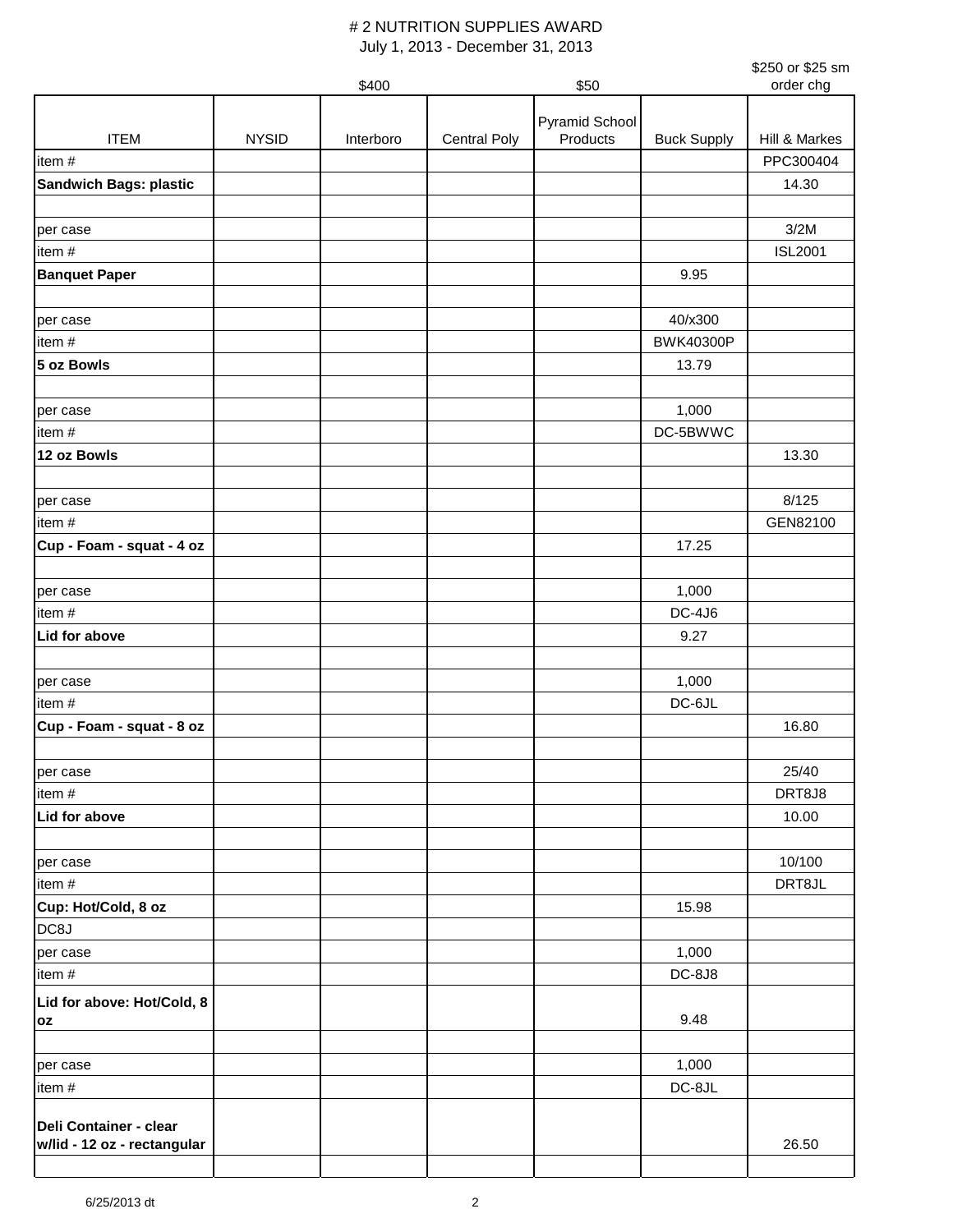|                              |              |           |                     |                |                    | \$250 or \$25 sm |
|------------------------------|--------------|-----------|---------------------|----------------|--------------------|------------------|
|                              |              | \$400     |                     | \$50           |                    | order chg        |
|                              |              |           |                     | Pyramid School |                    |                  |
| <b>ITEM</b>                  | <b>NYSID</b> | Interboro | <b>Central Poly</b> | Products       | <b>Buck Supply</b> | Hill & Markes    |
| per case                     |              |           |                     |                |                    | 200              |
| item#                        |              |           |                     |                |                    | GENAD12          |
| Dinex 8 oz disposible lids   |              |           |                     |                |                    |                  |
| for 8 oz Turnbury mugs       |              |           |                     |                |                    | 36.70            |
|                              |              |           |                     |                |                    |                  |
| per case                     |              |           |                     |                |                    | 1M               |
| item#                        |              |           |                     |                |                    | DIN30008775      |
| Film - 18" x 500'            |              |           |                     |                |                    | 12.10            |
|                              |              |           |                     |                |                    |                  |
| per case                     |              |           |                     |                |                    |                  |
| item#                        |              |           |                     |                |                    | <b>WES182</b>    |
| Gloves - latex - medium -    |              |           |                     |                |                    |                  |
| for food handling            |              |           |                     |                | 35.98              |                  |
| for food handling            |              |           |                     |                |                    |                  |
| per case                     |              |           |                     |                | 10/100             |                  |
| item#                        |              |           |                     |                | SA-GRDR-MD         |                  |
| Gloves - latex - large - for |              |           |                     |                |                    |                  |
| food handling                |              |           |                     |                | 35.98              |                  |
| for food handling            |              |           |                     |                |                    |                  |
| per case                     |              |           |                     |                | 10/100             |                  |
| item#                        |              |           |                     |                | SA-GRDR-LG         |                  |
| Gloves - plastic - for food  |              |           |                     |                |                    |                  |
| handling                     |              |           |                     |                | 38.68              |                  |
| for food handling            |              |           |                     |                |                    |                  |
| per case                     |              |           |                     |                | 10,000             |                  |
| item#                        |              |           |                     |                | SA-GDPE-MD-5       |                  |
| <b>Hair Nets</b>             |              |           |                     |                | 98.95              |                  |
|                              |              |           |                     |                |                    |                  |
| per case                     |              |           |                     |                | 10/144             |                  |
| item#                        |              |           |                     |                | SA-DPLW-22-LB      |                  |
| Napkins - 1 ply              |              |           |                     |                |                    | 25.30            |
|                              |              |           |                     |                |                    |                  |
| per case                     |              |           |                     |                |                    | 6,000            |
| item#                        |              |           |                     |                |                    | <b>MOR1250MS</b> |
| Plates - paper - 6"          |              |           |                     |                |                    | 8.25             |
|                              |              |           |                     |                |                    |                  |
| per case                     |              |           |                     |                |                    | 10/100           |
| item#                        |              |           |                     |                |                    | WIN6100          |
| Plates - styrofoam - 9"      |              |           |                     |                | 12.49              |                  |
|                              |              |           |                     |                |                    |                  |
| per case                     |              |           |                     |                | 500                |                  |
| item#                        |              |           |                     |                | DC-9PWC            |                  |
| Plates - styrofoam -         |              |           |                     |                |                    |                  |
| 10.25"                       |              |           |                     |                | 25.78              |                  |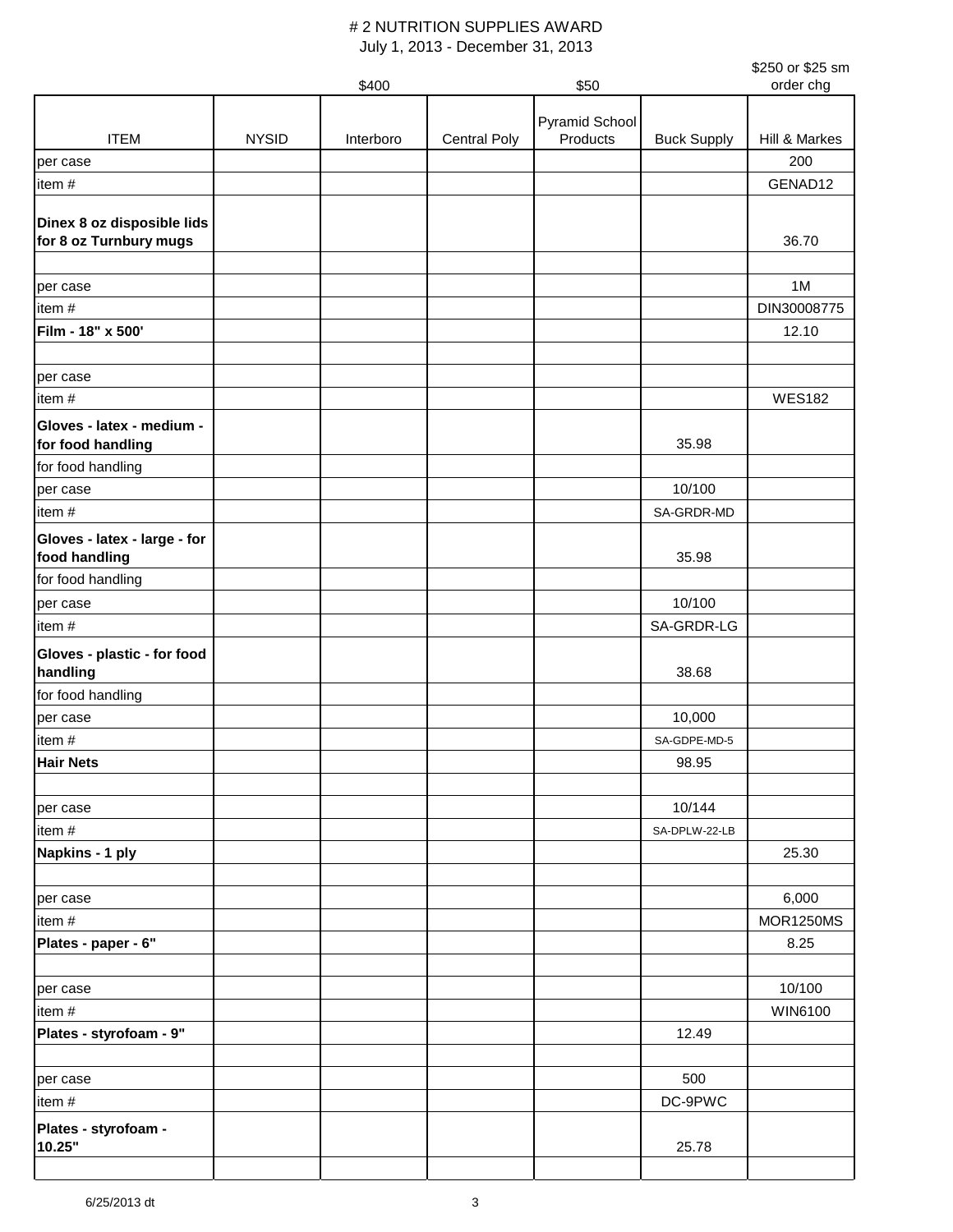|                                            |              |           |                     |                |                    | \$250 or \$25 sm    |
|--------------------------------------------|--------------|-----------|---------------------|----------------|--------------------|---------------------|
|                                            |              | \$400     |                     | \$50           |                    | order chg           |
|                                            |              |           |                     | Pyramid School |                    |                     |
| <b>ITEM</b>                                | <b>NYSID</b> | Interboro | <b>Central Poly</b> | Products       | <b>Buck Supply</b> | Hill & Markes       |
| per case                                   |              |           |                     |                | 500                |                     |
| item#                                      |              |           |                     |                | DC-10PWC           |                     |
| Sacks 1/6                                  |              |           |                     |                |                    | 20.13               |
|                                            |              |           |                     |                |                    |                     |
| per case                                   |              |           |                     |                |                    | 500                 |
| item#                                      |              |           |                     |                |                    | DUO80076            |
| Tray - aluminum - 3                        |              |           |                     |                |                    |                     |
| compartment HDM                            |              |           |                     |                | 34.20              |                     |
|                                            |              |           |                     |                |                    |                     |
| per case                                   |              |           |                     |                | 250                |                     |
| item#                                      |              |           |                     |                | PP73930CP          |                     |
| <b>Powder Cleanser - qt</b>                |              |           |                     |                |                    | 24.00               |
|                                            |              |           |                     |                |                    | 21 oz               |
| per case                                   |              |           |                     |                |                    | 24                  |
| item#                                      |              |           |                     |                |                    | CAL752088           |
| <b>All-Purpose Liquid</b>                  |              |           |                     |                |                    |                     |
| Cleaner - gal                              |              |           |                     |                |                    | 17.50               |
|                                            |              |           |                     |                |                    |                     |
| per case                                   |              |           |                     |                |                    | 4 gal               |
| item#                                      |              |           |                     |                |                    | SMZB0320004         |
| Bleach - gal                               |              |           |                     |                | 8.90               |                     |
|                                            |              |           |                     |                |                    |                     |
| per case                                   |              |           |                     |                | $6\phantom{1}$     |                     |
| item#                                      |              |           |                     |                | CR-BLEACH-6        |                     |
| Cream Cleanser - qt                        |              |           |                     |                |                    | 22.00               |
|                                            |              |           |                     |                |                    | qt                  |
| per case                                   |              |           |                     |                |                    | 12                  |
| item #                                     |              |           |                     |                |                    | SMZG1325012         |
| <b>Excaliber Sanitizer</b>                 |              |           |                     | NO BID         |                    |                     |
|                                            |              |           |                     |                |                    |                     |
| Flash Dri (5 gal pail)                     |              |           |                     |                |                    | 42.00               |
|                                            |              |           |                     |                |                    |                     |
| per case                                   |              |           |                     |                |                    | 5 gal               |
| item#                                      |              |           |                     |                |                    | SMZC0710005         |
| <b>Liquid Laundry Soap</b>                 |              |           |                     |                |                    | 19.50               |
|                                            |              |           |                     |                |                    |                     |
| per case<br>item#                          |              |           |                     |                |                    | 4 gal<br>SMZW420004 |
|                                            |              |           |                     |                | 16.85              |                     |
| <b>White Paper Towel</b><br>2 ply / 85 sht |              |           |                     |                | 90                 |                     |
|                                            |              |           |                     |                | 30                 |                     |
| per case<br>item #                         |              |           |                     |                | BAY-41000          |                     |
| Reusable 3 comp tray                       |              |           |                     |                |                    |                     |
|                                            |              |           |                     |                |                    |                     |
| per case                                   |              |           |                     |                |                    |                     |
| item#                                      |              |           |                     |                |                    |                     |
|                                            |              |           |                     |                |                    |                     |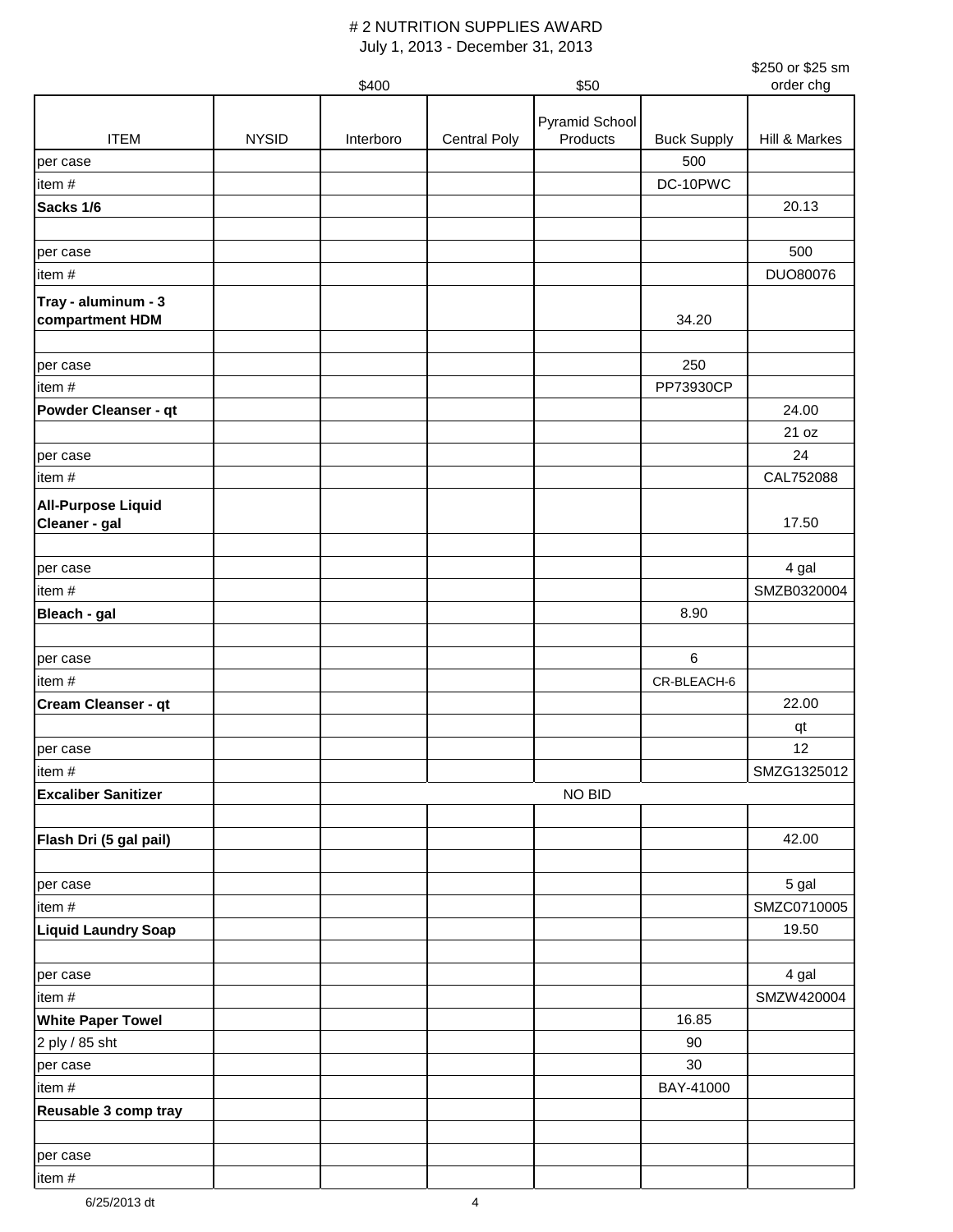| \$250 or \$25 sm<br>order chg |
|-------------------------------|
|                               |

|                                             |              | \$400     |                     | \$50                       |                    | order chg                      |
|---------------------------------------------|--------------|-----------|---------------------|----------------------------|--------------------|--------------------------------|
|                                             |              |           |                     |                            |                    |                                |
| <b>ITEM</b>                                 | <b>NYSID</b> | Interboro | <b>Central Poly</b> | Pyramid School<br>Products | <b>Buck Supply</b> | Hill & Markes                  |
| <b>Scotch Brite Pads</b>                    |              |           |                     |                            |                    | 12.25                          |
|                                             |              |           |                     |                            |                    |                                |
|                                             |              |           |                     |                            |                    |                                |
| per case                                    |              |           |                     |                            |                    | 6/10                           |
|                                             |              |           |                     |                            |                    |                                |
| item#                                       |              |           |                     |                            |                    | DSCMD69                        |
| Wypalls x 60                                |              |           |                     |                            | 49.60              |                                |
| 2 ply / 85 sht                              |              |           |                     |                            |                    |                                |
| per case                                    |              |           |                     |                            | 1260               |                                |
| item#                                       |              |           |                     |                            | LG-KCC34790        |                                |
| <b>Blue Tough Towel</b>                     |              |           |                     |                            |                    | 69.70                          |
| 13 x 24                                     |              |           |                     |                            |                    |                                |
| per case                                    |              |           |                     |                            |                    | 150                            |
| item#                                       |              |           |                     |                            |                    | CHX03120011                    |
| <b>Brown Paper Towels</b>                   |              |           |                     |                            | 34.78              |                                |
|                                             |              |           |                     |                            |                    |                                |
| per case                                    |              |           |                     |                            | 6/1000             |                                |
| item#                                       |              |           |                     |                            | GP-26480           |                                |
|                                             |              |           |                     |                            |                    |                                |
| <b>Paper Place Mats (white)</b>             |              |           |                     |                            | 16.85              |                                |
|                                             |              |           |                     |                            |                    |                                |
| per case                                    |              |           |                     |                            | 1,000              |                                |
| item#                                       |              |           |                     |                            | HM-310528          |                                |
|                                             |              |           |                     |                            |                    |                                |
| Paper Place Mats (green)                    |              |           |                     |                            |                    | 17.05                          |
|                                             |              |           |                     |                            |                    |                                |
| per case                                    |              |           |                     |                            |                    | 1,000                          |
| item#                                       |              |           |                     |                            |                    | SNF6025                        |
| Paper Place Mats (red)                      |              |           |                     |                            |                    | 17.05                          |
|                                             |              |           |                     |                            |                    |                                |
| per case                                    |              |           |                     |                            |                    | 1,000                          |
| item#                                       |              |           |                     |                            |                    | SNF6005                        |
|                                             |              |           |                     |                            |                    |                                |
| <b>Heavy Duty Floor Cleaner</b><br>(liquid) |              |           |                     |                            |                    | 17.50                          |
|                                             |              |           |                     |                            |                    |                                |
|                                             |              |           |                     |                            |                    | gal<br>$\overline{\mathbf{4}}$ |
| per case                                    |              |           |                     |                            |                    |                                |
| item#                                       |              |           |                     |                            |                    | SMZB0320004                    |
| <b>Speedball Cleaner</b>                    |              |           |                     |                            |                    | 20.00                          |
|                                             |              |           |                     |                            |                    | qt                             |
| per case                                    |              |           |                     |                            |                    | 12                             |
| item#                                       |              |           |                     |                            |                    | SMZC0595012                    |
| <b>Dishwasher Detergent</b>                 |              |           |                     |                            |                    | 46.20                          |
| Cascade or Equivalent                       |              |           |                     |                            |                    | 85 oz                          |
| per case                                    |              |           |                     |                            |                    | 6                              |
| item#                                       |              |           |                     |                            |                    | PNG34953                       |
| Oasis 115 xp                                |              |           |                     |                            |                    | 33.86                          |
|                                             |              |           |                     |                            |                    |                                |